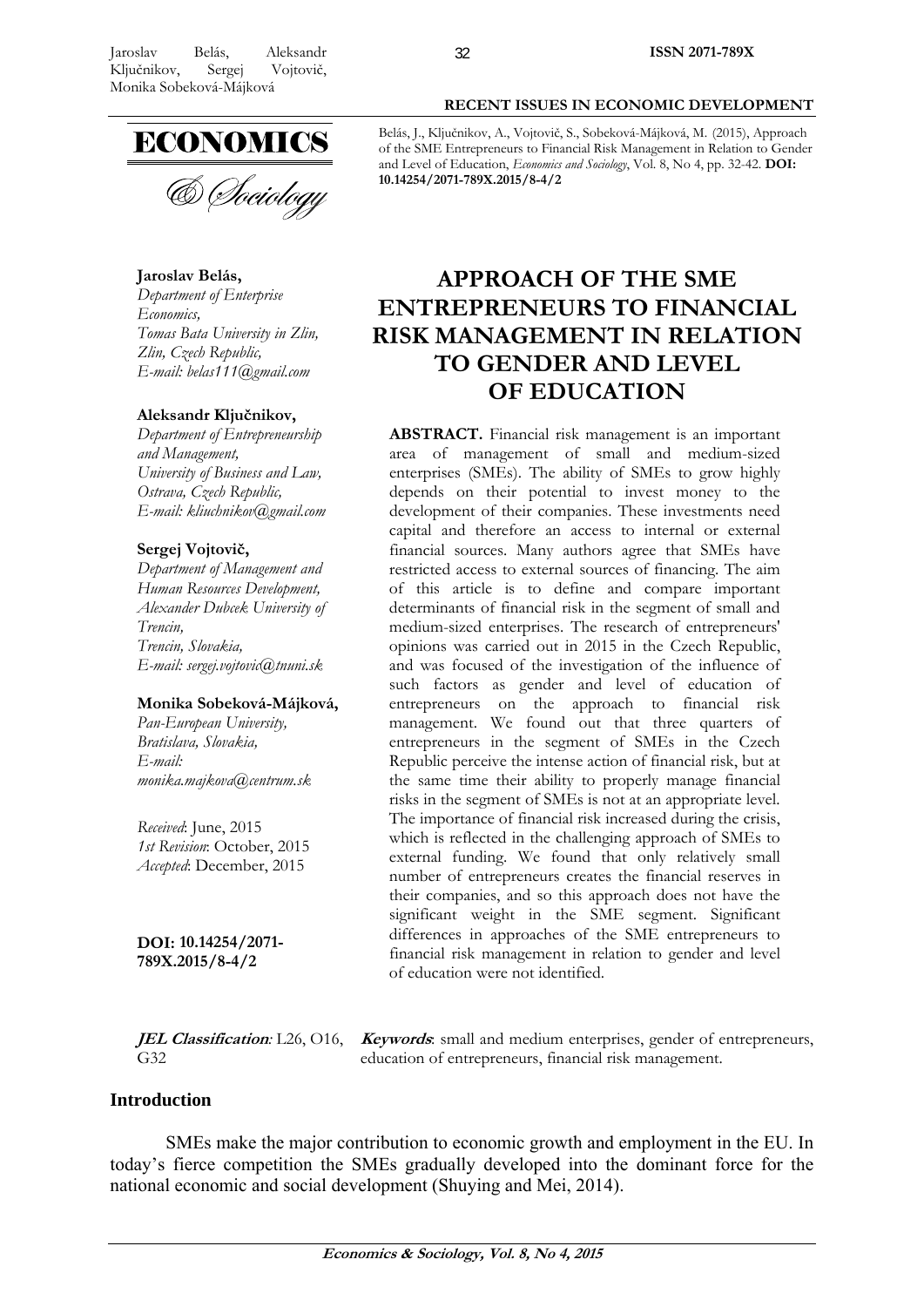In the current period of time there exists a strong demand that forces entrepreneurs to bringing new ideas, products and services to the market. If the entrepreneur does not upgrade his product, the product becomes unattractive, which may finally lead to the closure of his company, that is definitely not an aim of any entrepreneur (Rajnoha and Lorincová, 2015). The global economy creates more risks for everyone, but also provides opportunities, forcing businesses to dramatic improvements not only to withstand the competition and thrive, but to survive (Hrašková and Bartošová, 2014).

With the rapid development of market-oriented economy, the SMEs mroe intensively face fierce market competition. We cannot avoid the fact, that the financial risk exists everywhere and has certain influence on enterprise's management and production. SMEs need to fully understand the characteristics, the present situation and the causes of financial risk in order to survive in the market competition and put forward effective prevention and control measures, and thus lower the possibility of occurrence of risks to ensure their development (European Association of Craft, SMEs, 2007).

Financial risk management has received increased attention over the past years because financial risks, though they are not a core competency for non-financial companies, also influence their business operations, financial performance and future to a large extend. The ability of SMEs to grow depends highly on their potential to invest in restructuring, innovation and qualification. All of these investments need capital and therefore an access to finance (European Association of Craft, SMEs, 2007; Rozborilova *et al.*, 2015).

In this context Putuntica and Bonaci (2013) state that companies' cash flows is especially important for capital markets and investors. The influence of cash flow on investment is stronger for companies with financial constrains because internal capital is not perfectly replaceable with external capital for them.

In this article we examine important factors of financial risk for SMEs in terms of gender and level of education of entrepreneurs and their influence on the approach to financial risk management.

## **1. Theoretical background**

Most business decisions are carried out under conditions of uncertainty. It means that uncertainty and randomness exists in the development of conditions for business activities, in the course of these activities, and also in their result does exist. If we are able to quantify the probability of deviation of actual processes and results from the expected level, then we talk about risk. The risk can be thus defined as quantified uncertainty (Fetisovová *et al.*, 2012).

According to Hnilica and Fotr (2009) business risk can be perceived as the possibility that the values of the real business outcomes will differ from anticipated values, while these deviations may be desirable (company achieves higher profits than planned) or not desirable (company suffers loss instead planned profit), where the magnitude of the variation may be variable. The authors specify such types of risk as production, economic, market, financial, credit, legislative, political, environmental, personnel, information risks and force majeure.

Entrepreneurial risk has a complex form, since it includes a number of interconnected partial risks. Fetisovová *et al.* (2012) defines such types of business risk as strategic risk, operational risk, financial risk, sociopolitical risk and reputational risk.

The views of the different authors on the definition of financial risk differ to some extent. For example Fetisovová *et al.* (2012) states that financial risks are related to the financial markets' development and the use of single financial instruments, have a complex nature and can be classified into the following groups: funding risk, credit risk, liquidity risk, the risk of interest rate changes, currency risk, inflation risk and counterparty default risk. Napp (2011) stated that there exist several different forms of financial risks. There are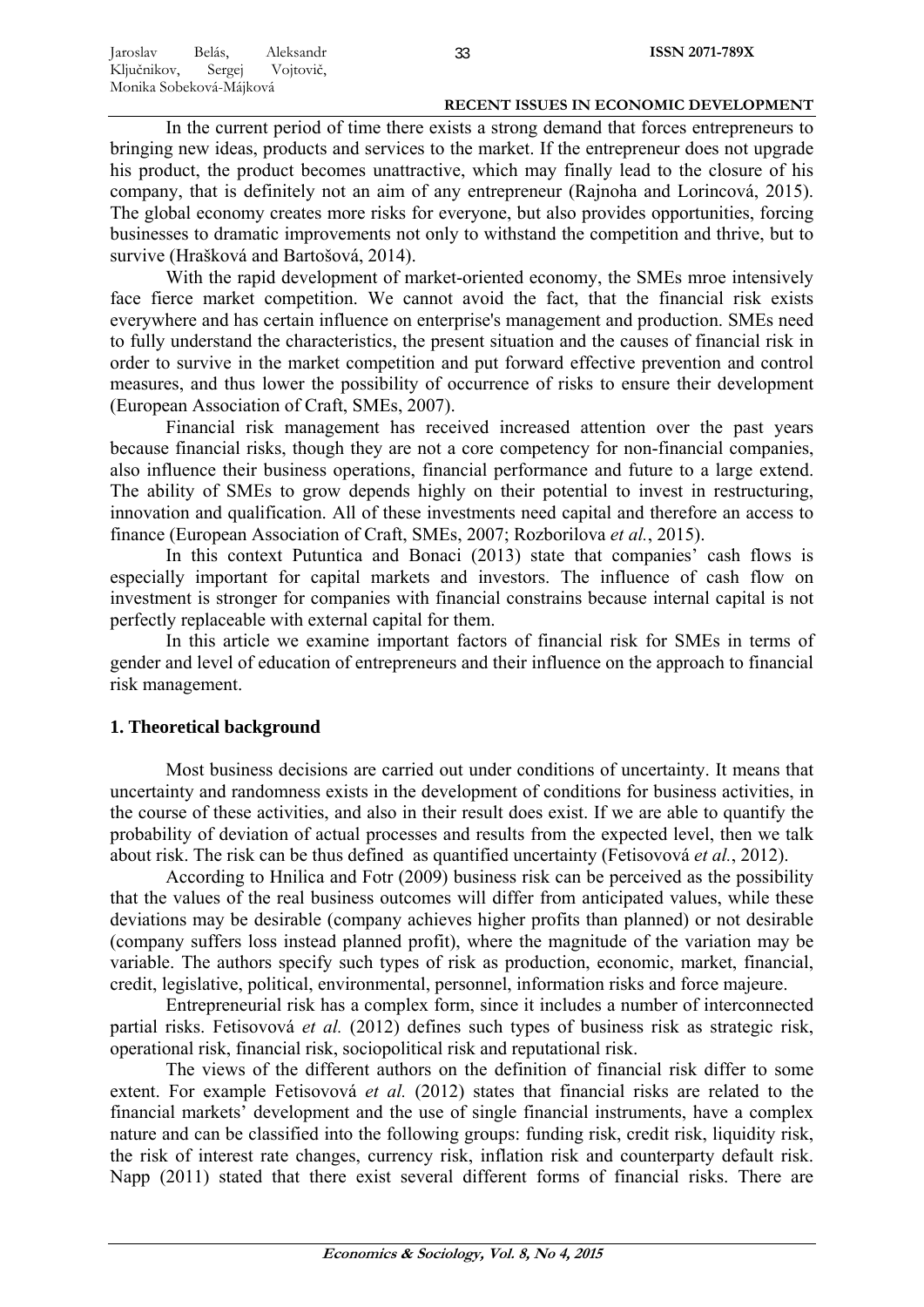external financial risks depending on changes on financial markets on one hand, and internal financial risks, where the company itself is the source of the risks, on the other. External financial risks are based on such risk factors as exchange and interest rates as well as on commodity prices. The author defines these kinds of internal financial risks: financing risk, solvency risk, and liquidity risk.

We may agree with the view of Fetisovová *et al.* (2012), that the field of financial risks is of extreme importance because all business risks are been concentrated in the financial risk of the company, which determines its financial situation. The author also states that the intensity of financial risk during the crisis significantly increased. The research of Economic & Social Research Council (2010) confirms that the credit crisis and ensuing recession have led to both tightening of loan approval thresholds (due to the crisis in financial markets) and increase in default risk (due to the ensuing recession), contributing to the poorer availability of credit. According to our previous findings, Czech entrepreneurs think that banks use overly strict criteria when providing loans (Belás, Demjan *et al.*, 2015).

Financial risk exists always and everywhere, and can't be transferred by men's will. People are unable to avoid and eliminate it, but they can reduce losses and cope with the risk through various technical means, and by developing preventive measures. Financial risk occurs only at a certain period or stage and we are unable to specifically determine the period and phase when it will appear. This illustrates that the financial risk is also uncertain, which requires the enterprise managers to constantly strengthen the consciousness of risk, improve financial management so that they can reduce the possibility of the occurrence of the risk. Financial risk exists in all aspects of the enterprise financial management work including the raise, use and distribution of capital. This requires managers to fully focus on all aspects of the change, identify the risks timely, and take effective measures to control the spread of the risk (Shuying and Mei, 2014).

In the current period of time there is a significant risk of insufficient demand (market risk). E.g. Carson (2013) states that the greatest threats to business of the British SMEs are: weak demand due to economic stagnation (presented by 52% of entrepreneurs), operational cost challenge (37%), inadequate cash reserves (27%), poor access to finance (21%), failure to manage cash flow (17%). According to our previous research the most important business risks which were perceived by entrepreneurs in the Czech Republic in 2013 were as follows: market, financial and personnel risks. Market risk was identified as the key risk by the largest number of entrepreneurs (79.44%) in the Czech Republic (Belás, Bartoš *et al.*, 2014). Average performance decrease was represented by 15.80% in the Czech Republic (Belás, Macháček *et al.*, 2014). The situation is similar in Slovakia, where market risk was identified as the key risk by the largest number of entrepreneurs and the performance of SMEs compared with pre-crisis period have decreased by at least 15% (Belás, Bilan *et al.*, 2015).

The research of the differences in approach of entrepreneurs in terms of gender and education is relatively widespread in the expert literature, because this issue is addressed by a variety of authors.

According to Lim and Envick (2011) there is a significant difference in risk taking between the male and female respondents. Males prefer to be more aggressive when they identify any competitive opportunity to enter the market. Women are not so interested in the growth of their firms; they are satisfied when the company is in a stable condition. However, women are found to be more innovative than men, which is one of their advantages in formation of the new enterprise. In this context Langowitz and Minniti (2007) state that women are more risk averse than men and higher riskiness does not prevent men from starting the business.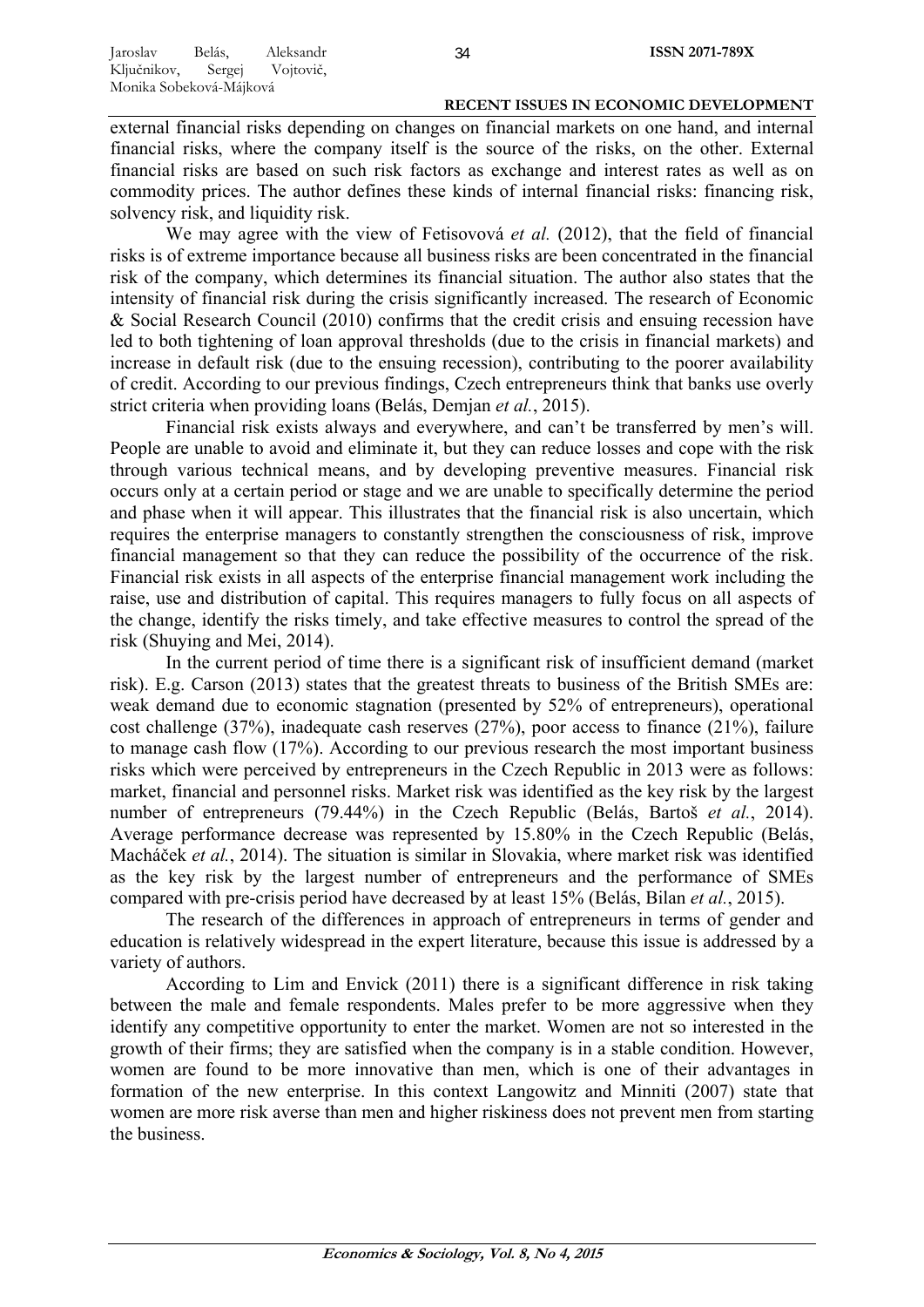Job satisfaction is much more important motivation factor to become an entrepreneur for the males, while it does not have any significant impact on the females as a motive to become entrepreneur (Verheul *et al.*, 2006).

According Global Markets Institute (2014) while all SMEs face challenges, some barriers are more specific to women-owned enterprises. They review five major constraints for SMEs, highlighting a gender-specific aspect of each: legal and regulatory barriers, access to education and training, microeconomic conditions and macroeconomic environment, culture and traditions, access to finance. A wide range of surveys states that access to credit is reported by SMEs as their biggest constraint in both the developed and the developing world. Evidence also shows that, in general, women-owned businesses have more restricted access to external finance than male-owned businesses.

Carter, Shaw, Lam, and Wilson (2007) have examined the effect of gender in the bank lending process in the small business when the loan applicant is a female or male. They have found that, when considering an application, applicant education plays an important role, lower level of education for female applicant mostly resulted in the rejection of the application. However, when considering the applications of males or females with the higher level of education, the gender criteria for loan processing diminishes.

Garwe and Fatoki (2012) confirmed that gender does not have any significant impact on SME finance. They found no difference in the question of availability of credit from commercial banks to male and female-owned SMEs, hence according to their study it can be said that commercial banks do not differ for male and female-owned SMEs while providing credits. Their research showed that when applied for bank loans both males and females were given same priority while providing loans. The only difference was that females were more discouraged from bank finance than males due to the reason that females were in fear of rejection due to lack of education and lack of personal assets or collateral. The study by North, Baldock and Ekanem (2010) confirms this argument stating that SMEs looking for finance and owned and managed by women were more credit constrained than the men owned SMEs due to the reason that women entrepreneurs assumed that, they will be refused by banks and hence they even did not go to the bank for loans.

The study of Gramage (2013) confirms the general statement that the gender does not have any significant impact on SME finance, when his results also negated the influence of the gender and the experience of the entrepreneur.

Some authors even provide the evidence that female entrepreneurs have a higher probability to get the credit. The empirical research by Drakos and Giannakopolous (2011) found that male owned enterprises are less credit rationed than the females owned enterprises, the result is showing that there is a 2.8% more credit rationing possibility for the female owned enterprises than the male owned. They find that, women are more risk averse than the male and hence they are not willing to take more risk and to take loans.

People with higher level of education are more interested in having their own business (Velez, 2009). They can attract more educated worker to their business and educated worker can positively affect the output as well as productivity of the business (Millian, Congregado *et al.*, 2014).

According to Van der Sluis and Van Praag (2008) higher levels of education such as university, or college level education are significantly related with higher performance of the entrepreneurship in relation to sales or profitability and which is also true for sustainability. People with higher education actively search for new opportunities, which is positively related to higher growth. Higher education of entrepreneurs is in negative relation with their company's business failure. Higher education is an advantage for the entrepreneur to maintain the sustainability of the company and which is the opposite case for those without a higher formal educational background (Rauch and Rijsdijk, 2013).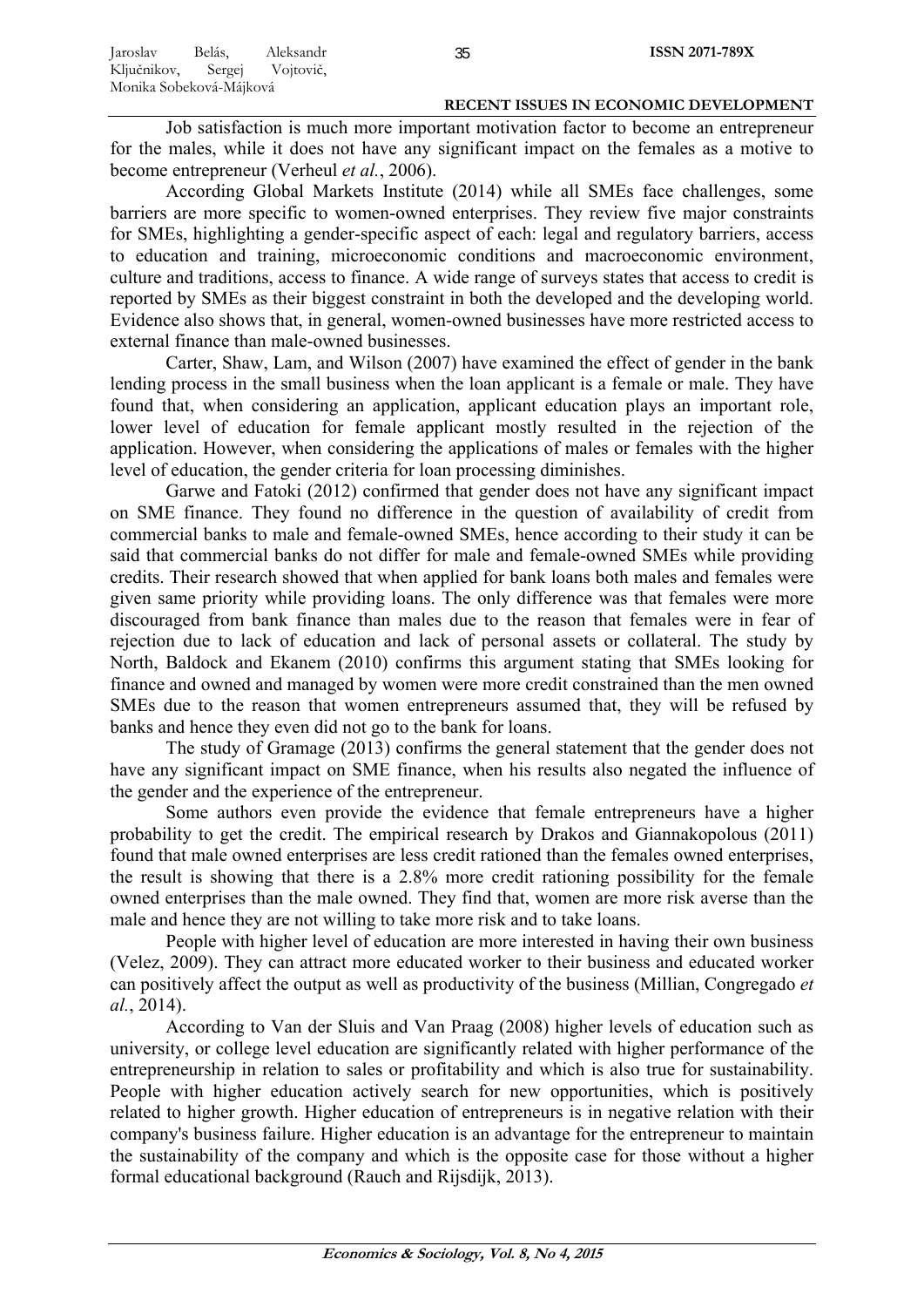Wilson, Kickul, and Marlino (2007) examined the role of self-confidence or selfefficacy as a motivational factor for choosing the entrepreneurship as a future career between men and women in relation to entrepreneurship education. The result shows that, males scored higher (3.69) in self-confidence to become an entrepreneur than their counterparts with a mean score of (3.61). The authors argue that MBA education can give women in the age group of 25-34 years old who are actively seeking to start their career in the entrepreneurship more confidence to become an entrepreneur. The results show that, education like MBA and entrepreneurial training can increase the confidence level of the women to become an entrepreneur. The research also finds that higher education can minimize the significant gap between male and female entrepreneurs' entry to the market and for which a self–confidence gained from the study seems to play the vital role.

In this article we will consider whether there are significant differences in the approach to financial risk management in relation to gender and education of entrepreneurs in the segment of SMEs.

# **2. Research objective, methodology and data**

The aim of the article is to define and compare the approach of entrepreneurs to the financial risk management in the segment of SMEs. Within the stated objective, we compared the approach of male and female entrepreneurs with higher education and with the other types of education.

In our study we assessed the attitudes of entrepreneurs to the selected problems of financial risk management: how the entrepreneurs perceive the current intensity of financial risk; how they evaluate their own ability to manage financial risks in their company; how they evaluate the impact of the crisis on financial risk management; what is their attitude to the creation of financial reserves. We assume that the attitudes of entrepreneurs significantly determine their results in the process of financial risk management.

The survey of the quality of the business environment was carried out in the first half of 2015 through a questionnaire on a sample of 1,141 respondents from the Czech Republic. The method of choosing companies was as follows. We randomly selected a total of 1650 companies from the Albertina database. These companies were contacted via email, where the business owners were asked to complete a questionnaire, which was placed on the website<sup>1</sup>. In case that the company had not responded to our mail, we addressed it over the phone.

The structure of the respondents was as follows: 75% men, 25% women; 48% of respondents reported that they have secondary education, 34% reported to have the university degree and 18% reported that they have secondary education without graduation; 65% of the total number of companies were micro enterprises, 27% were small enterprises and 8% were medium-sized enterprises. 62% of the companies' owners stated that their company existed for more than 10 years, 21% of them stated that they operated for the maximum of five years and 17% of them reported that their company belonged to an interval of five to ten years of existence.

In accordance with the recommendation of the European Commission no. 2003/361 / EC we separated microenterprises employing 0-9 employees, small enterprises (10-49 employees) and medium-sized enterprises (50-249 employees) within the category of SMEs in the questionnaire.

Respondents were representing the following sectors: trade (33%), manufacturing (23%), construction (14%), transport (6%), agriculture (3%) and other services (39%).

<sup>&</sup>lt;sup>1</sup> https://docs.google.com/forms/d/1U9coaC5JRL0N2QOOO6Xb8j3mnaZXdSM47Kugt4EDGFo/viewform?usp =send\_form.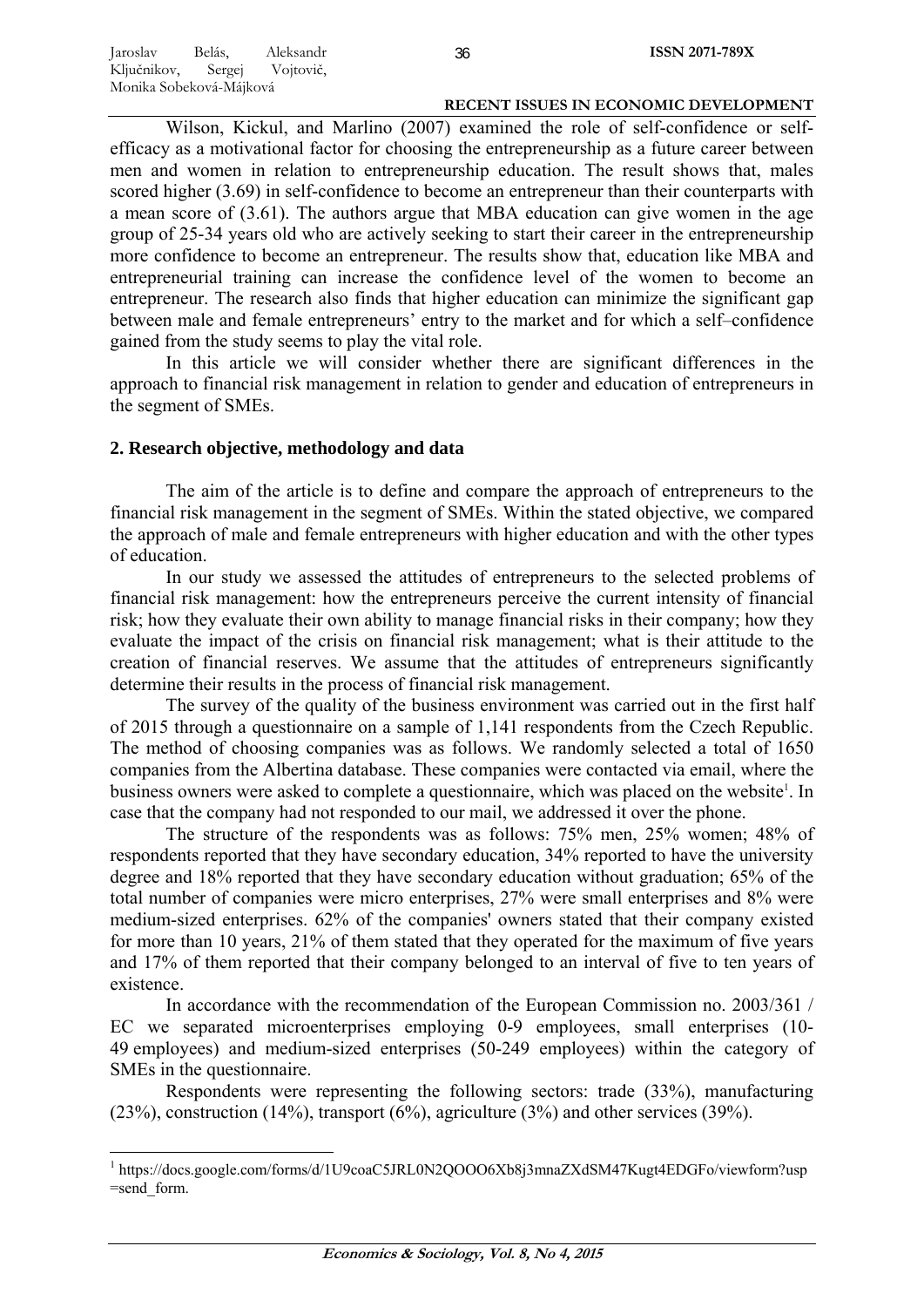In this article we set out four scientific hypotheses by the method of expert estimation:

H1: Financial risk intensively acts on the business environment. This view is shared by at least 70% of entrepreneurs. There are no statistically significant differences in the responses of entrepreneurs according to their gender and education.

H2: Entrepreneurs can properly manage financial risks in their companies. This view is shared by up to 30% of entrepreneurs. There are no statistically significant differences in the responses of entrepreneurs according to their gender and education.

H3: The importance of financial risk in the crisis grew. This view is shared by at least 60% of entrepreneurs. There are no statistically significant differences in the responses of entrepreneurs according to their gender and education.

H4: Creating of financial reserves represents an important way to minimize financial risk. At least 40% of entrepreneurs agree with this opinion. There are no statistically significant differences in the responses of entrepreneurs according to their gender and education.

Statistically significant differences between the designated social groups were compared through Pearson statistics at significance level of 5%. If the calculated p-value was lower than 5%, we reject the null hypothesis and the alternative hypothesis was adopted. The calculations were made through the free software available at: http://www.socscistatistics.com/tests. Statistically significant differences in individual responses were investigated by means of Z-score. The calculations were made through the free software available at: http://www.socscistatistics.com/tests/ztest/Default2.aspx.

# **3. Results and discussion**

The results of the research devoted to the assessment of the intensity of financial risk in the current economic environment of SMEs in the Czech Republic are presented in *Table 1*.

Table 1. Assessment of the intensity of financial risk in the Czech Republic by gender and education of entrepreneurs

| Financial risk intensively acts on the<br>business environment (poor access to<br>external sources of finance, poor<br>payment discipline, etc.) | Men    | Women | <b>UNI</b>     | <b>OE</b> | p-value*<br>Z-score<br>Men/Women<br><b>UNI/OE</b> |
|--------------------------------------------------------------------------------------------------------------------------------------------------|--------|-------|----------------|-----------|---------------------------------------------------|
| 1. strongly agree                                                                                                                                | 142    | 39    | 49             | 132       |                                                   |
| 2. agree                                                                                                                                         | 533    | 171   | 245            | 459       | 0.2380                                            |
| share in $\%$ (1+2)                                                                                                                              | 78.39  | 75.00 | 75.00          | 78.91     | 0.1336                                            |
| 77.56%                                                                                                                                           |        |       |                |           |                                                   |
| 3. no stance to the problem                                                                                                                      | 120    | 40    | 60             | 100       |                                                   |
| 4. disagree                                                                                                                                      | 62     | 26    | 36             | 52        |                                                   |
| 5. fully disagree                                                                                                                                | 4      | 4     | $\overline{2}$ | 6         |                                                   |
| chi-square/p-value                                                                                                                               | 4.9087 |       | 7.0076         |           |                                                   |
|                                                                                                                                                  | 0.2968 |       | 0.1355         |           |                                                   |

Explanation: UNI – respondents with higher education, OE – respondents with other types of education, \*p-value is calculated as the sum of responses 1 and 2.

H1 was confirmed. We found that at least 77.56% of entrepreneurs presented the view that financial risk intensively acts on the business environment. This statement was mostly presented by the entrepreneurs with lower levels of education (78.91%) and in lesser extent by women and entrepreneurs with higher education (both 75.00%).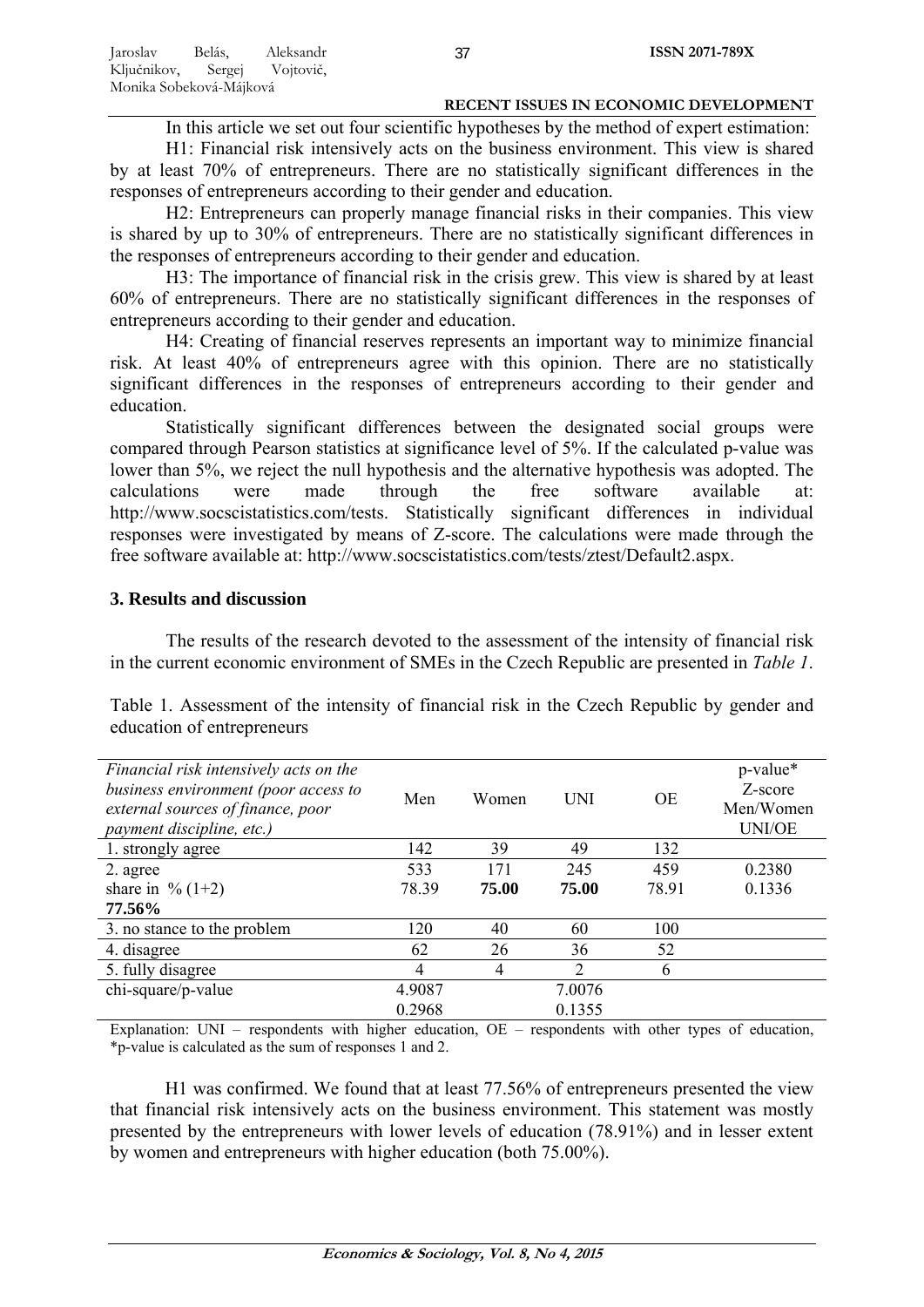The values of the test criteria (chi-square and p-value) confirmed that there is no statistically significant difference in the overall response rate (p-value =  $0.2968 / 0.1355$ ).

We found that there were not statistically significant differences in the affirmative response of the individual business groups. This fact was confirmed by the values of the test criteria (p-value Z-score: 0.2380 / 0.1336).

These results confirm the general statements of Carson (2013), Economic & Social Research Council (2010), and Shuying and Mei (2014).

*Table 2* presents the opinions of the entrepreneurs on their ability to properly manage financial risks.

Table 2. Evaluation of the ability to properly manage financial risks by gender and education of entrepreneurs

| Entrepreneurs can properly<br>manage the financial risks of<br>their companies | Men    | Women                       | UNI    | <b>OE</b> | p-value*<br>Z-score<br>Men/Women<br><b>UNI/OE</b> |
|--------------------------------------------------------------------------------|--------|-----------------------------|--------|-----------|---------------------------------------------------|
| 1. strongly agree                                                              | 12     | $\mathcal{D}_{\mathcal{L}}$ | 3      | 11        |                                                   |
| 2. agree                                                                       | 225    | 86                          | 96     | 215       | 0.2077                                            |
| share in % $(1+2)$                                                             | 27.53  | 31.43                       | 25.26  | 30.17     | 0.0801                                            |
| 28.48%                                                                         |        |                             |        |           |                                                   |
| 3. no stance to the problem                                                    | 329    | 94                          | 151    | 272       |                                                   |
| 4. disagree                                                                    | 270    | 89                          | 130    | 229       |                                                   |
| 5. fully disagree                                                              | 25     | 9                           | 12     | 22        |                                                   |
| chi-square/p-value                                                             | 3.7300 |                             | 3.6139 |           |                                                   |
|                                                                                | 0.4438 |                             | 0.4608 |           |                                                   |

Explanation: UNI – respondents with higher education, OE – respondents with other types of education, \*p-value is calculated as the sum of responses 1 and 2.

H2 was confirmed. We found that only 28.48% of entrepreneurs agreed with the statement that they can properly manage financial risks of their company. This statement was mostly presented by women (31.43%) and in lesser extent by entrepreneurs with higher education (25.26%).

The values of the test criteria (chi-square  $= 3.7300 / 3.6139$  and p-value  $= 0.4438 / 1.6139$ 0.4608) confirmed that there is no statistically significant difference in the overall response. We found that there were not statistically significant differences in the affirmative response of the individual groups of entrepreneurs according to their gender and educational level (p-value Z-score: 0.2077 / 0.0801).

These results do not confirm the general statements of Garwe and Fatoki (2012) and North, Baldock and Ekanem (2010) that women are less confident in their ability to manage business properly, and are more risk averse and do not confirm study by Lim and Envick (2011), Langowitz and Minniti (2007), Global Markets Institute (2014), Carter, Shaw, Lam, and Wilson (2007), North, Baldock and Ekanem (2010), Drakos and Giannakopolous (2011) Van der Sluis and Van Praag (2008). Our results partially confirm some conclusions by Gramage (2013) and Garwe and Fatoki (2012).

The surprising finding is that entrepreneurs with a higher education reported that they are able to properly manage financial risks of their company with the lower intensity. We cannot exactly explain this fact, but we believe that these entrepreneurs better understand the complexity of financial risk management in the dynamically developing world and therefore realistically evaluate their own capacity to correctly manage the financial risks on the company.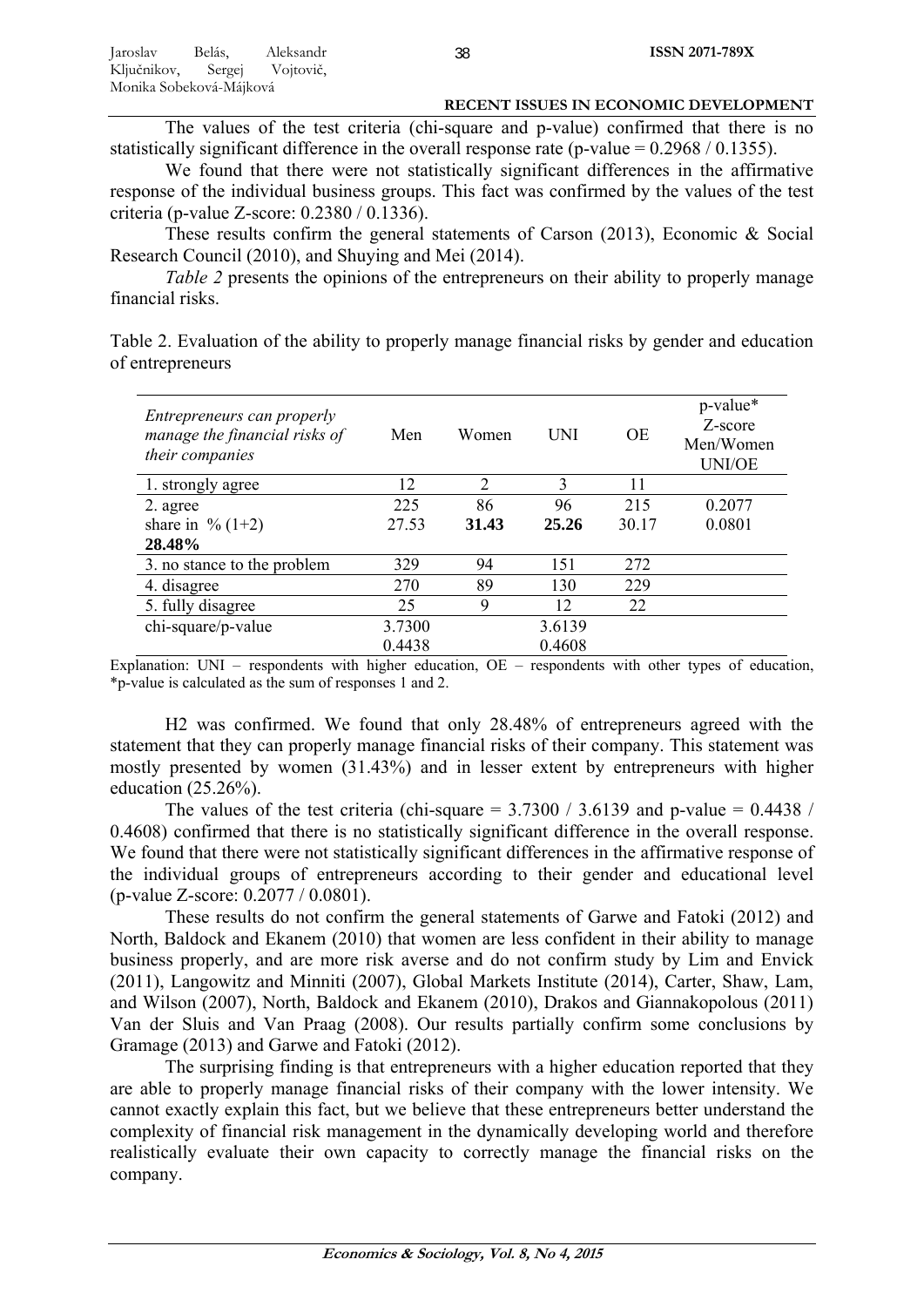*Table 3* presents the views of the entrepreneurs according to defined criteria (gender and education) to the development of the financial risks during the crisis.

Table 3. The importance of financial risk in times of crisis – a view of entrepreneurs according to their gender and education

| The importance of financial risk<br>during the crisis increased | Men    | Women | <b>UNI</b> | <b>OE</b> | p-value*<br>Z-score<br>Men/Women<br><b>UNI/OE</b> |
|-----------------------------------------------------------------|--------|-------|------------|-----------|---------------------------------------------------|
| 1. strongly agree                                               | 43     | 16    | 22         | 37        |                                                   |
| 2. agree                                                        | 535    | 167   | 232        | 470       | 0.5823                                            |
| share in $\%$ (1+2)                                             | 67.13  | 65.36 | 64.80      | 67.69     | 0.3222                                            |
| 66.70%                                                          |        |       |            |           |                                                   |
| 3. no stance to the problem                                     | 235    | 83    | 118        | 200       |                                                   |
| 4. disagree                                                     | 45     | 12    | 19         | 38        |                                                   |
| 5. fully disagree                                               | 3      | 2     |            | 4         |                                                   |
| chi-square/p-value                                              | 1.8635 |       | 2.3075     |           |                                                   |
|                                                                 | 0.7608 |       | 0.6794     |           |                                                   |

Explanation: UNI – respondents with higher education, OE – respondents with other types of education, \*p-value is calculated as the sum of responses 1 and 2.

H3 was confirmed. We found that 66.70% of entrepreneurs stated that the importance of financial risk in the crisis grew. This statement was mostly presented by the entrepreneurs with lower education (67.69%) and in lesser extent by entrepreneurs with higher education  $(64.80\%)$ .

The values of the test criteria have confirmed that there are no statistically significant differences in the overall responses and even the structure of affirmative responses by gender and education of the businessmen.

Our results are compatible with the findings of Fetisovová *et al.* (2012), Carson (2013), and Economic & Social Research Council (2010).

In this context Bain & Company, Inc. and The Institute of International Finance (2013) state that there are SMEs in the middle ranges of credit risk that are currently not able to access financing. These companies include younger firms, start-ups and viable older companies with manageable but still elevated debt.

In the study by Carson (2013) there were presented a very interesting conclusions. The past five years of economic stagnation and volatility have forced UK small and medium-sized enterprises (SMEs) to undertake the most significant adaptation and shift in management behavior in decades. SMEs have become stronger through diversification and deleveraging, in addition to more operationally resilient and better prepared to manage economic challenges and the new risk landscape. In general, SMEs seem cautiously optimistic about the future. SMEs have undertaken the biggest management-behavior shift in a generation – adopting a more strategic approach to risk and taking a longer-term view on financial planning, debt, business continuity preparation and building reserves.

This trend was also confirmed by the results of our previous study in which we found that 95% of entrepreneurs from the Czech Republic stated that they had believed that their company would survive in the next five years. (Belás, Macháček *et al.*, 2014)

*Table 4* presents the results of the research on the creation of financial reserves by entrepreneurs.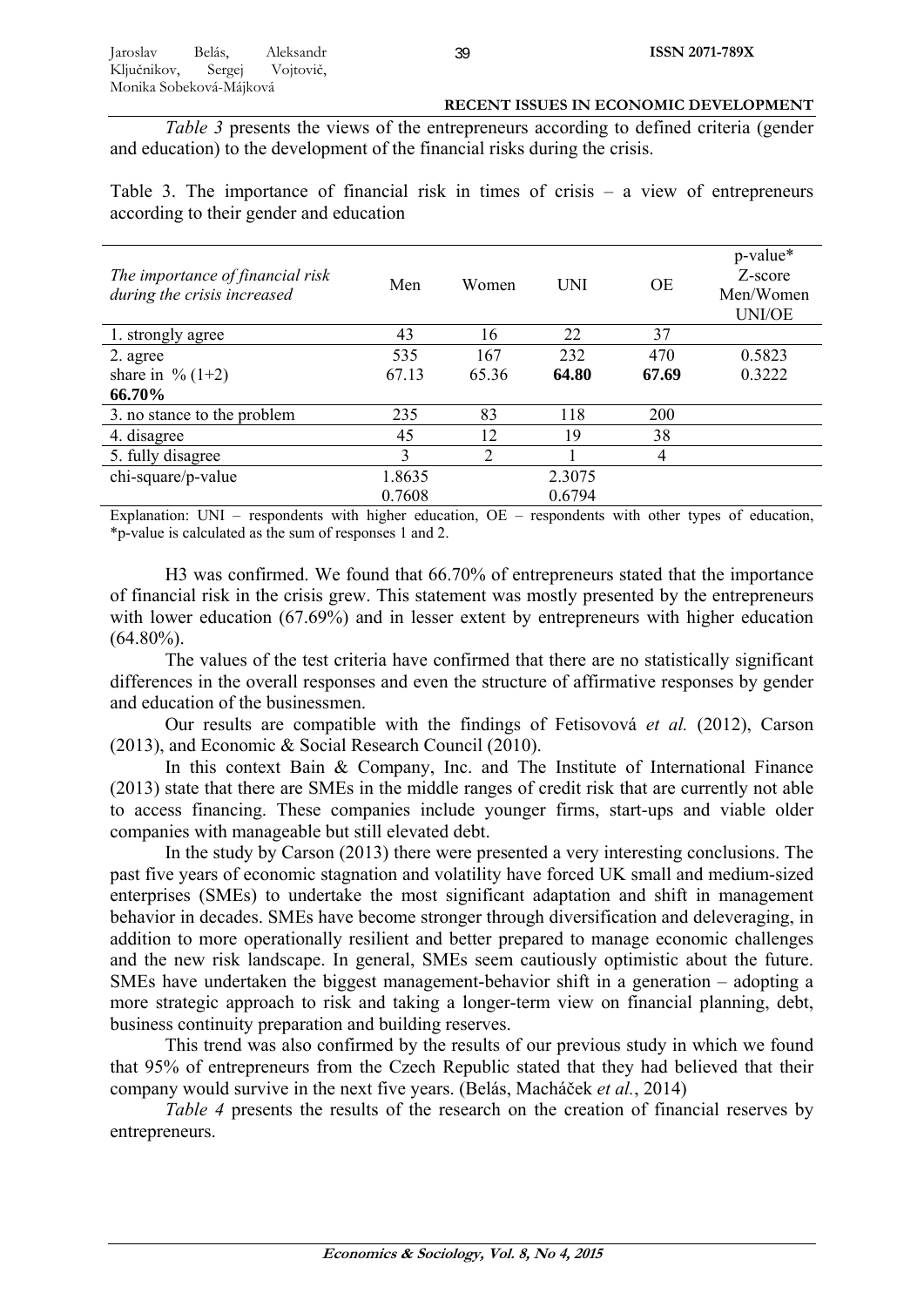Table 4. Attitude to the creation of financial reserves of entrepreneurs according to their gender and education

| Entrepreneurs minimize the negative<br>impact of the financial risks by<br>creating reserves | Men    | Women | UNI    | OE        | p-value*<br>Z-score<br>Men/Women<br><b>UNI/OE</b> |
|----------------------------------------------------------------------------------------------|--------|-------|--------|-----------|---------------------------------------------------|
| 1. strongly agree                                                                            | 21     | 9     | 9      | 21        |                                                   |
| 2. agree                                                                                     | 366    | 118   | 156    | 328 46.60 | 0.9045 0.1471                                     |
| share in % $(1+2)$                                                                           | 44.95  | 45.36 | 42.09  |           |                                                   |
| 45.05%                                                                                       |        |       |        |           |                                                   |
| 3. no stance to the problem                                                                  | 257    | 82    | 126    | 213       |                                                   |
| 4. disagree                                                                                  | 196    | 64    | 92     | 168       |                                                   |
| 5. fully disagree                                                                            | 21     | 7     | 9      | 19        |                                                   |
| chi-square/p-value                                                                           | 0.5162 |       | 2.5926 |           |                                                   |
|                                                                                              | 0.9719 |       | 0.6281 |           |                                                   |

Explanation: UNI – respondents with higher education, OE – respondents with other types of education, \*p-value is calculated as the sum of responses 1 and 2.

H4 was confirmed. Research has shown that 45.05% of Czech entrepreneurs consider creating financial reserves to be an important method to minimize financial risk. This statement was mostly presented by the entrepreneurs with lower education (46.60%) and in lesser extent by entrepreneurs with higher education (42.09%). The values of the test criteria have confirmed that there are no statistically significant differences in the overall responses and even the structure of affirmative responses by gender and education of the businessmen.

We found in our research that the creation of financial reserves does not have the significant weight in the business sector, which is probably related to the personal characteristics of the entrepreneurs, where the propensity to risk taking is usually dominating (Kvietok, 2013; Deáková, Drážovská *et al.*, 2010).

## **Conclusion**

Management of financial risk in business is a major area of managerial skills as it significantly determines the current and future financial performance of the company.

In our research, we found that three quarters of entrepreneurs in the segment of SMEs in the Czech Republic perceive the intense action of financial risk.

At the same time, we found that the ability to properly manage financial risks in the segment of SMEs is not at an appropriate level. Obviously, this is a relatively complex and dynamic field of management, but also very important to the future survival of a company.

The importance of financial risk during the crisis increased, which is reflected in the challenging approach of these companies to external financial sources.

We found in our research that the creation of financial reserves does not have the significant weight in the business sector, because the number of entrepreneurs who presented this approach was relatively low. The comparison of the approach to the significant financial risk factors in relation to gender was a part of the research. Significant differences in the attitudes of entrepreneurs by gender and education were not identified.

Male and female entrepreneurs and entrepreneurs, independently of the level of education rated the current trend of financial risks in the business environment, the ability to manage financial risk and their approach to the creation of financial reserves quite similarly.

Our results refuted the arguments of several authors who reported that there are differences by gender and education in approach to the management of credit risk in SMEs.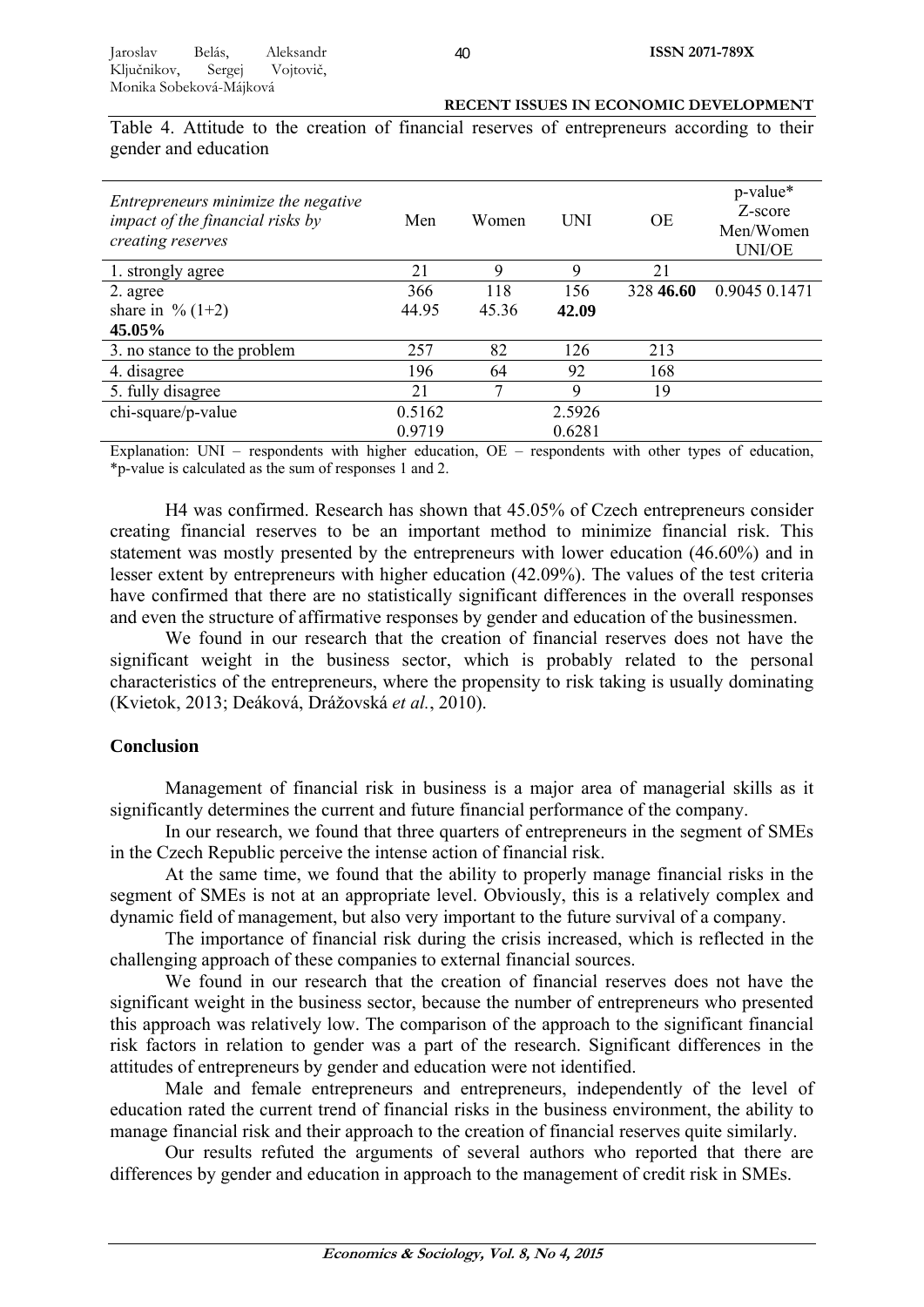The study has some limitations, because it focused only on the selected attributes of financial risk management. Nonetheless we think that our research brings new and interesting scientific knowledge.

In further research, we plan to examine attitudes by gender, education and size of the company in the context of external financing. We will focus on the important attributes of the credit risk management, understanding credit conditions of commercial banks and management of the relationships with the banks in the context of obtaining bank loans.

# **Acknowledgement**

Authors are thankful to the Internal Grant Agency of FaME TBU No. 000/IGA/FaME/2015: Potential growth opportunities of commercial banks' financial performance in the context of SME credit risk and customers' satisfaction, for financial support to carry out this research.

# **References**

- Bain & Company, Inc. and The Institute of International Finance (2013), *Restoring Financing and Growth to Europe´s SMEs*, available at: http://www.bain.com/Images/REPORT\_ Restoring financing and growth to Europe's SMEs.pdf
- Belás, J., Demjan, V., Habánik, J., Hudáková, M., Sipko, J. (2015), The business environment of Small and medium-sized companies in selected regions of the Czech Republic and Slovakia, *E+M. Ekonomie a Management*, Vol. 18, Issue 1, pp. 95-110.
- Belás, J., Bilan, Y., Ključnikov, A., Vincúrová, Z., Macháček, J. (2015), Actual problems of business risk in segment SME. Case study from Slovakia, *International Journal of Entrepreneurial Knowledge*, Issue 1, Vol. 3, pp. 46-56.
- Belas, J., Bilan, Y., Demjan, V., & Sipko, J. (2015), Entrepreneurship in SME segment: case study from the Czech republic and Slovakia, *Amfiteatru Economic*, 17(38), pp. 308-326.
- Belás, J., Bartoš, P., Habánik, J., Novák, P. (2014), Significant Attributes of the Business Environment in Small and Meduim-Sized Enterprises, *Economics and Sociology*, Vol. 7, No 3, pp. 22-39.
- Belás, J., Macháček, J., Bartoš, P., Hlawiczka, R., Hudáková, M. (2014), Business risks and the level of entrepreneurial optimism of SME in the Czech and Slovak Republic, *Journal of competitiveness*, Vol. 6, Issue 2, pp.30-41.
- Carson, M. (2013), *Adapting in tough times: The growing resilience of UK SMEs. Zurich: Economist Intelligence Unit*, available at: http://insider.zurich.co.uk/wp-content/ uploads/2013/06/Adapting-in-Tough-Times-The-Growing-Resilience-of-UK-SMEs.pdf.
- Carter, S., Shaw, E., Lam, W. and Wilson, F. (2007), Gender, Entrepreneurship, and Bank Lending: The Criteria and Processes Used by Bank Loan Officers in Assessing Applications, *Entrepreneurship Theory and Practice*, Vol. 31(3), pp. 427-444.

Deáková, K., Drážovská, K., Grznárik, G., Kondášová (2010), *Podnikanie*, Bratislava: SOPK.

- Drakos, K. and Giannakopolous, N. (2011), On the determinants of credit rationing: firm level evidence from transition countries, *Journal of International Money and Finance*, Vol. 30, pp. 1773-1790.
- Economic & Social Research Council (2010), *The effect of the credit crisis on UK SME finance*, available at: http://www.esrc.ac.uk/ images/Evidence%20briefing%20-%20finance% 20for% 20 SMEs tcm8-13957.pdf
- European Association of Craft, SMEs (2007), *Crafts, Trades and SMEs need better access to finance*, available at: www.ueapme.com/.../041027 SME-finance final.d.